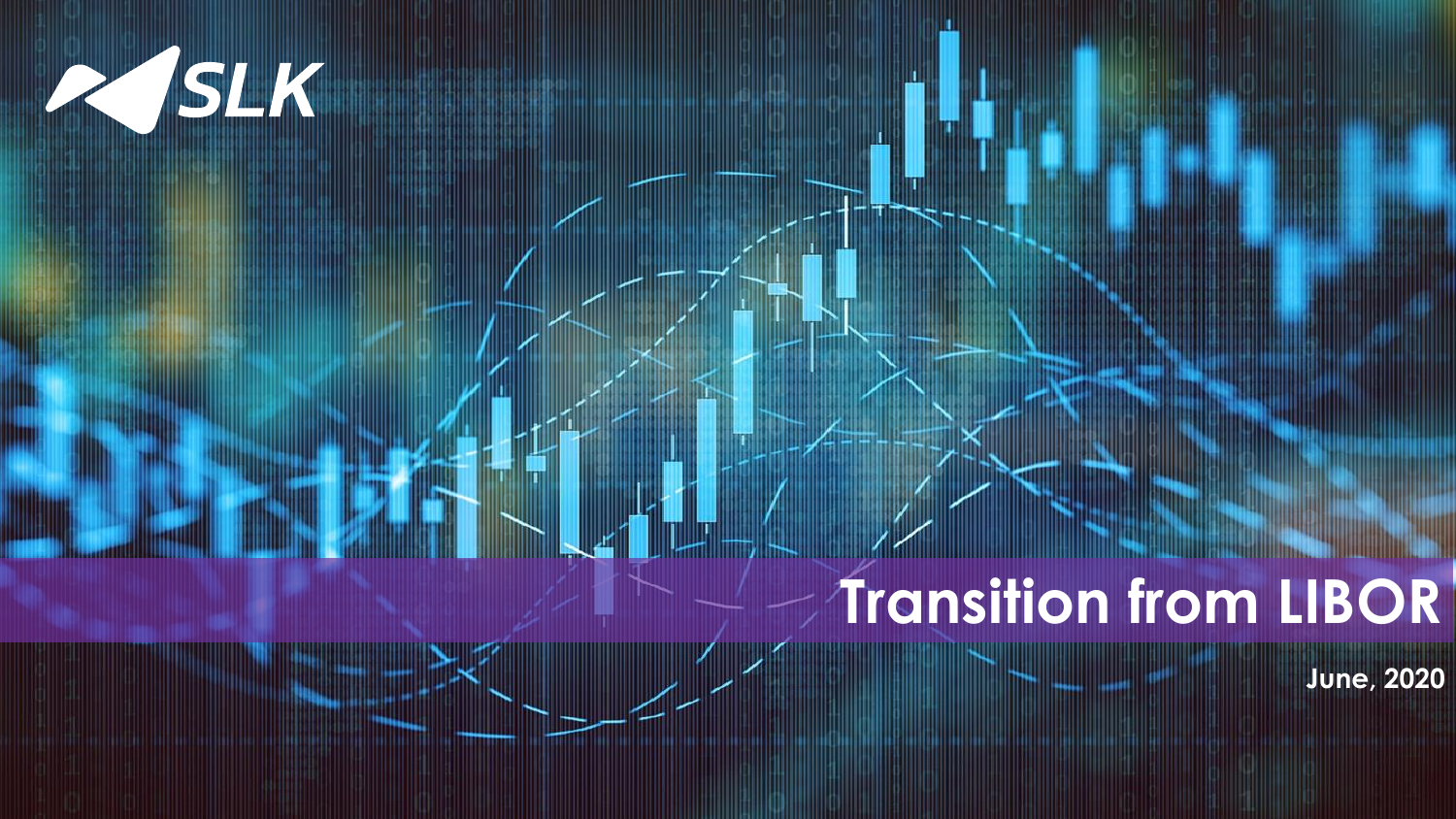## **What is SOFR?**



SOFR (Secured Overnight Financing Rate) is the average rate at which institutions can borrow US dollars overnight while posting US Treasury bonds as collateral.

- o Similar to a mortgage rate, SOFR is a secured borrowing rate in the sense that collateral is provided in order to borrow cash. SOFR differs from US LIBOR in that the latter is a rate for unsecured borrowing (where no collateral is posted).
- o SOFR is intended to replace the US dollar London Interbank Rate (US LIBOR) in future financial contracts.

#### **How Is SOFR Calculated?**

SOFR is calculated as a volume-weighted median of transaction level tri-party repo data, GCF Repo transaction data & data on bilateral Treasury repo transactions cleared through FICC's DVP service (from DTCC Solutions).

- SOFR is published each business day on the New York Fed's website.

- o Secured overnight financing rate (SOFR) is a benchmark interest rate for dollardenominated derivatives and loans
- o SOFR is based on transactions in the Treasury repurchase market and is seen as preferable to LIBOR since it is based on data from observable transactions rather than on estimated borrowing rates.
- o While SOFR is becoming the benchmark rate for dollar-denominated derivatives and loans, other countries have sought their own alternative rates, such as SONIA and EONIA.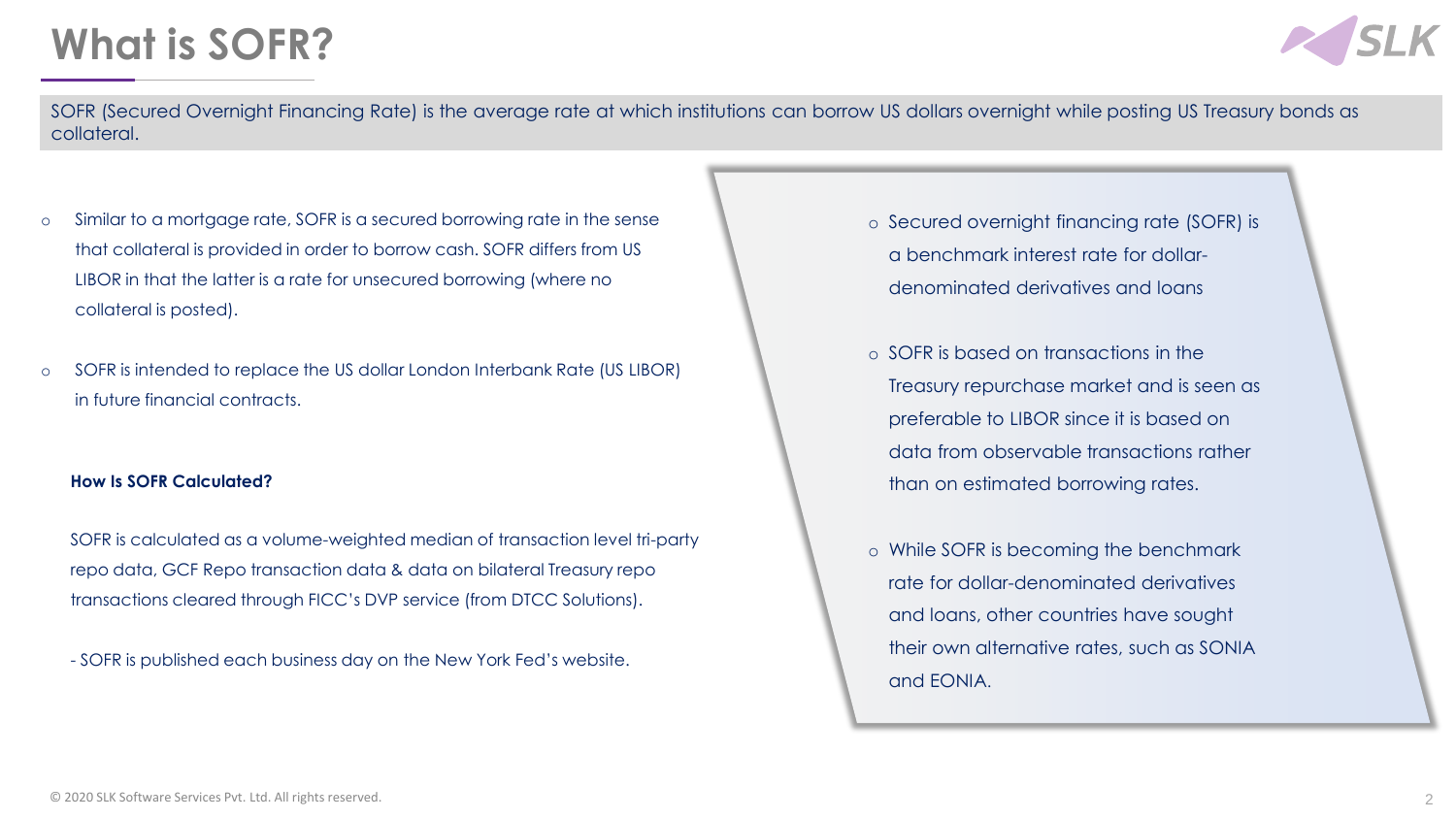### **SOFR vs LIBOR**



#### *Currently in the News*

*"The US Federal Reserve has agreed to ditch the secured overnight financing rate, or SOFR, as the benchmark for its emergency loans in response to the Covid-19 pandemic, deciding to use US dollar LIBOR as the reference rate instead"*

*"The central bank had originally wanted to use its preferred replacement for Libor in its two Main Street Lending Programs for new loans and expanded loans when it released details on April 9. But pushback from the industry prompted a rethink at the Fed"*



© 2020 SLK Software Services Pvt. Ltd. All rights reserved. 3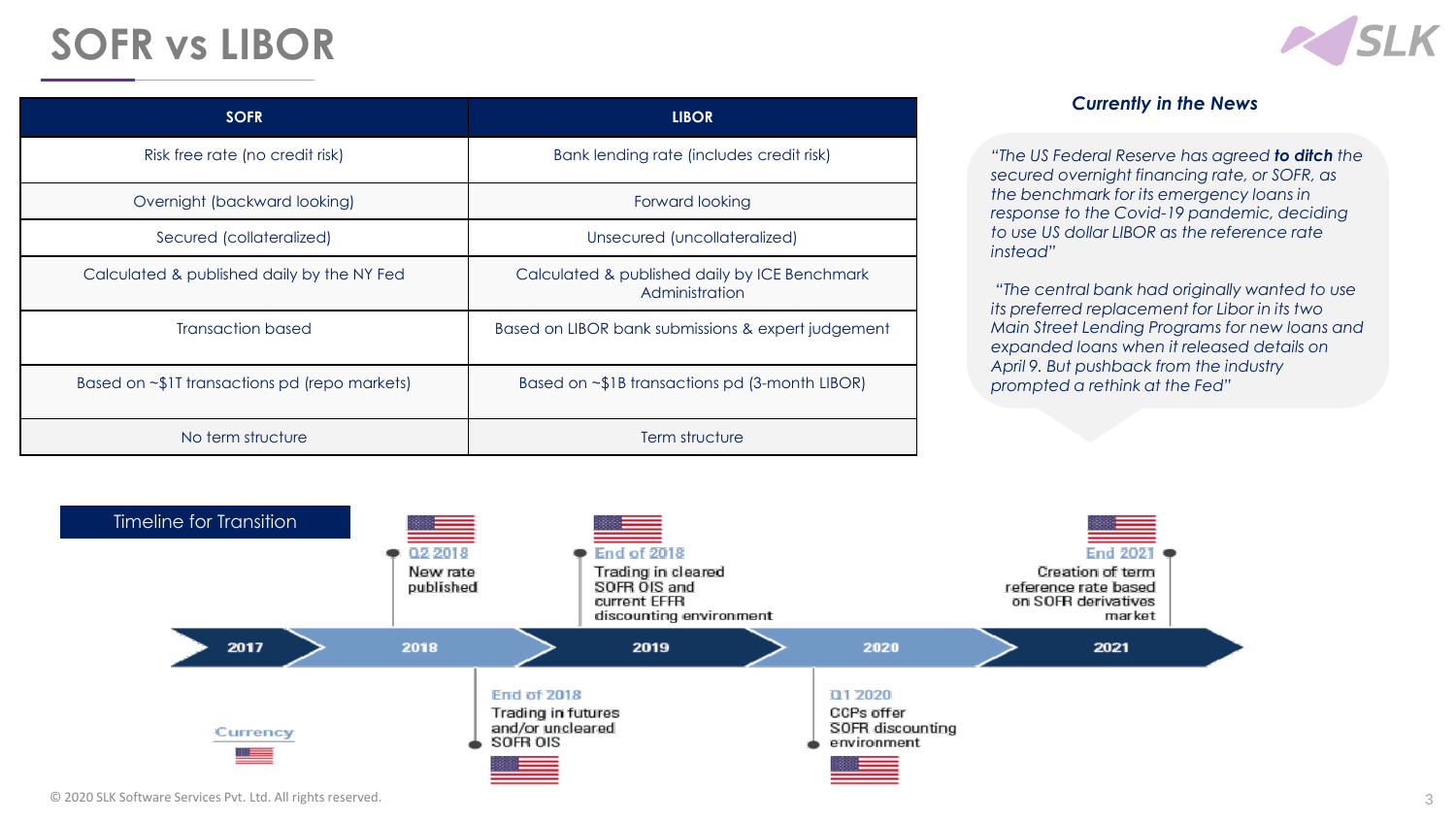# **What is AMERIBOR?**



AMERIBOR (American Interbank Offered rate) is an index of overnight unsecured lending taking place across the Chicago Board Options Exchange platform AFX (American Financial Exchange)